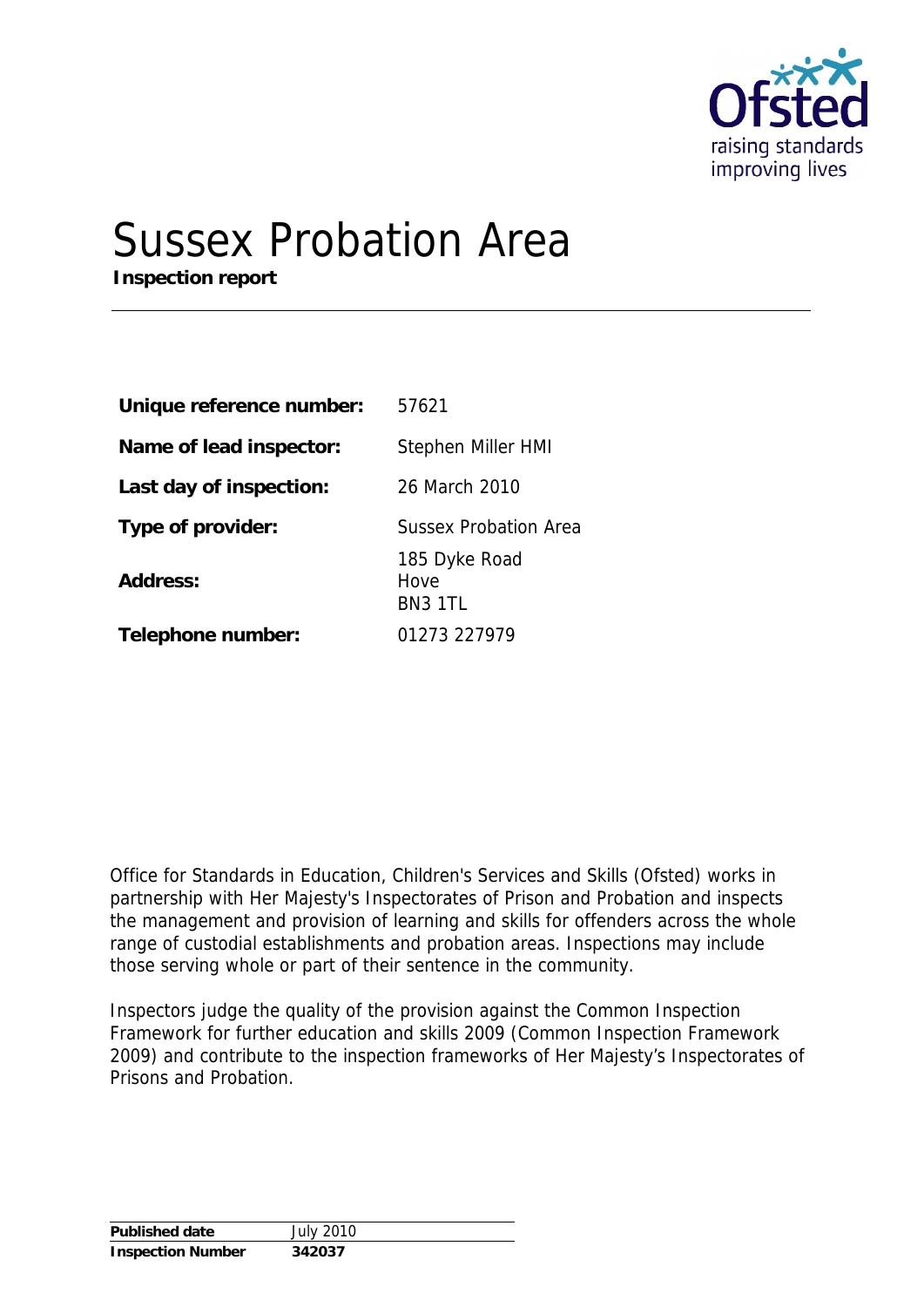## **Information about the probation area**

Sussex Probation Area (Sussex Probation) encompasses both urban and rural locations within the two counties of East and West Sussex. The area also includes the cosmopolitan city of Brighton and Hove. Sussex Probation employs 500 staff who manage approximately 5000 offenders serving sentences in the community. Offenders carry out over 200,000 hours of unpaid work in the community every year, serving nine magistrates' courts and two crown courts. Two prisons, HMP Lewes, a category B prison, and HMP Ford, an open prison are located within the area. One approved premises is located within the area for offenders released on licence. Sussex Probation produces more than 4,000 reports a year for the courts it serves. Employment rates are generally high in most parts of Sussex; however, there are also a few areas of deprivation. The minority ethnic population for the area is 8.7%. The number of offenders from minority ethnic groups represents 14% of Sussex Probation's caseload. The proportion of women on the caseload represents 13%, in line with the national average. Approximately 64% of offenders were unemployed at the time of sentence.

The strategic lead with overall responsibility and accountability for Offender Employment & Skills is the Director of Interventions who is supported by two Deputy Offender Employment & Skills Managers. The Offender Learning and Skills Service (OLASS) provider, Creating Futures Limited, works on site in each of Sussex Probation's local delivery units. Creating Futures Limited also delivers MATRIX accredited information, advice and guidance under the nextstep contract. The OLASS contract expires at the end of March 2010.

The previous inspection under offender management inspection (OMI) 1 took place in July 2007. Sussex Probation is currently in the process of merging with Surrey Probation Area which was inspected under OMI 2 in February 2010. The two areas will combine to form the Surrey and Sussex Probation Trust.

| Lead OLASS providers<br>and their | Number of learners on<br>discrete provision | Types of provision |
|-----------------------------------|---------------------------------------------|--------------------|
| subcontractors                    |                                             |                    |
| Further education colleges        | 42                                          | Various vocational |
|                                   |                                             | courses            |
| Further education colleges        | Variable                                    | Skills for Life    |
| <b>Chichester College</b>         | 10                                          | Painting and       |
|                                   |                                             | decorating         |
|                                   |                                             |                    |

**Information about the offender learning and employability providers**: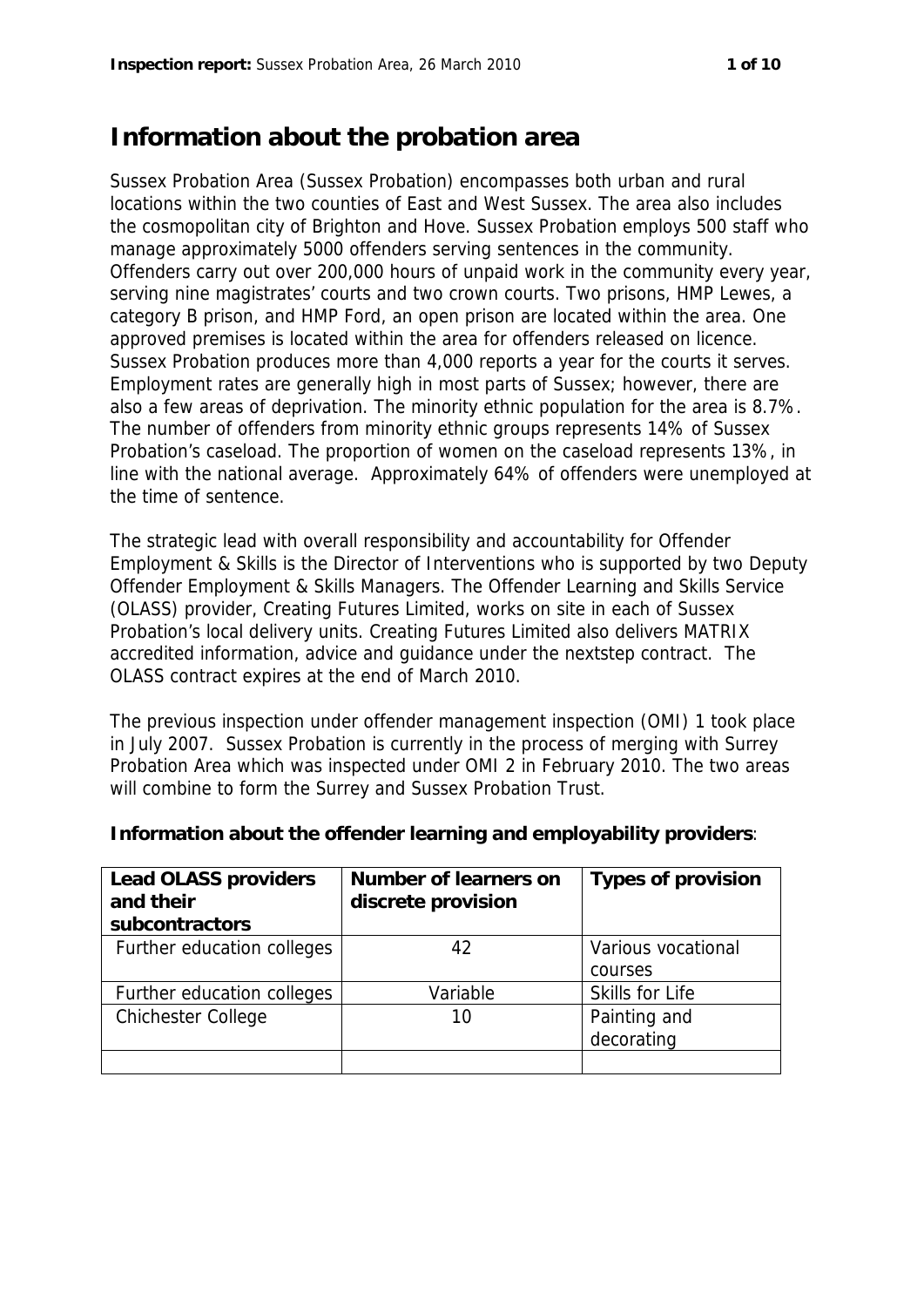| Other providers           | Number of learners | Type of provision            |
|---------------------------|--------------------|------------------------------|
| <b>Right Choice</b>       | 21                 | Food hygiene                 |
| <b>Community Learning</b> |                    | Various personal             |
|                           |                    | development courses          |
| Progress to Work          | 32                 | <b>Employability courses</b> |
| <b>CITB</b>               | 35                 | Construction site            |
|                           |                    | certification scheme         |
|                           |                    | (CSCS) training              |
| <b>SIGTA</b>              | 27                 | Forklift truck and           |
|                           |                    | Skills for Life              |

The following text is Ofsted's contribution to Her Majesty's Inspectorate of Probation's offender management inspection.

#### **Summary report**

**Overall effectiveness of provision Grade** satisfactory

**Capacity to improve <b>Grade Grade** satisfactory

|                                                                     | Grade descriptor                             |
|---------------------------------------------------------------------|----------------------------------------------|
| Quality of provision<br>Assessment and sentence planning            | good                                         |
| Implementation of interventions                                     |                                              |
| Achieving and sustaining outcomes                                   | satisfactory                                 |
| Leadership and management<br>Equality and diversity<br>Safeguarding | satisfactory<br>satisfactory<br>satisfactory |

## **Overall effectiveness, including capacity to improve**

Sussex Probation provided good access to information, advice and guidance. Links between education, training and employment workers and offender managers were very effective. Initial assessment of offenders' literacy, numeracy and language needs was not sufficiently thorough.

The management and development of unpaid work were good and provided opportunities for offenders to access a variety of activities. Insufficient Skills for Life provision was available for offenders outside main stream college provision. Opportunities were in place to enable offenders to gain accreditation of work skills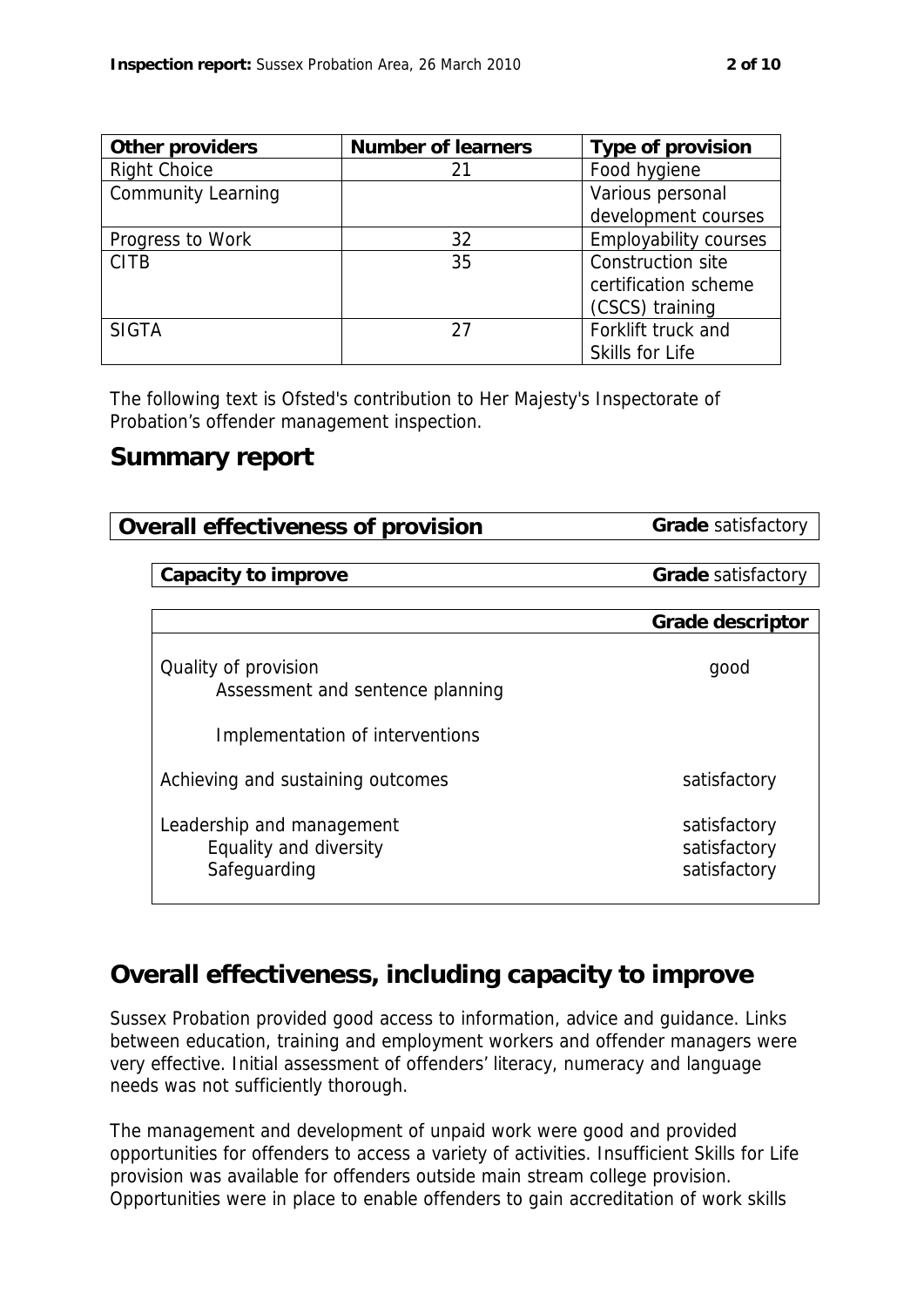development in some community payback schemes. However, in most accreditation was not available and offenders' skills development needs were not being sufficiently recognised. A mentoring scheme had been introduced which provided very high levels of support for offenders who were able to access this service.

Offenders' developed good work skills on unpaid work projects. Partnership links were very effective. Learning and skills' strategic direction was good. Sussex Probation had made some progress in tackling the areas for improvement, and had maintained and improved the strengths found at the July 2007 inspection. Quality assurance systems were in place, however there was an over reliance on the individual providers' own self-assessment. The overall self-assessment process was not sufficiently developed to provide an accurate assessment of the whole provision. Data were not sufficiently well used to accurately identify offenders' achievement or evaluate the quality of provision across the Sussex Probation area.

#### **What does Sussex Probation Area need to do to improve further?**

- Introduce a system to accredit vocational and employability skills developed through unpaid work, to enable offenders to provide evidence of development of these skills.
- Increase discrete Skills for Life provision that more appropriately reflects the first step learning for some offenders.
- Develop an overarching quality assurance and improvement procedure to ensure that all aspects of learning and skills provision meet Sussex Probation's expectations and inform self-assessment.

**Offender perspective - learning and employability as confirmed by inspectors.**

A total of 54 offenders were seen and spoken to as part of the inspection process, individually or in groups. Offenders valued the prompt information and guidance they received and finding out about options for employment they had previously not considered. Offenders found staff friendly and fair. They felt that they were treated with respect and they valued the support they received. Offenders on unpaid work welcomed the opportunities to develop new skills. They took pride in their work and recognised the benefits to the community, particularly where projects were recognised and celebrated by the community. Offenders enjoyed having the opportunity to improve their literacy skills and could see how this would improve their lives. Offenders wanted more information on how to utilise the 20% of their unpaid work for learning. Offenders sometimes found offender supervisors too busy to provide more detailed explanations about tasks and sometimes there was a lack on continuity between supervisors.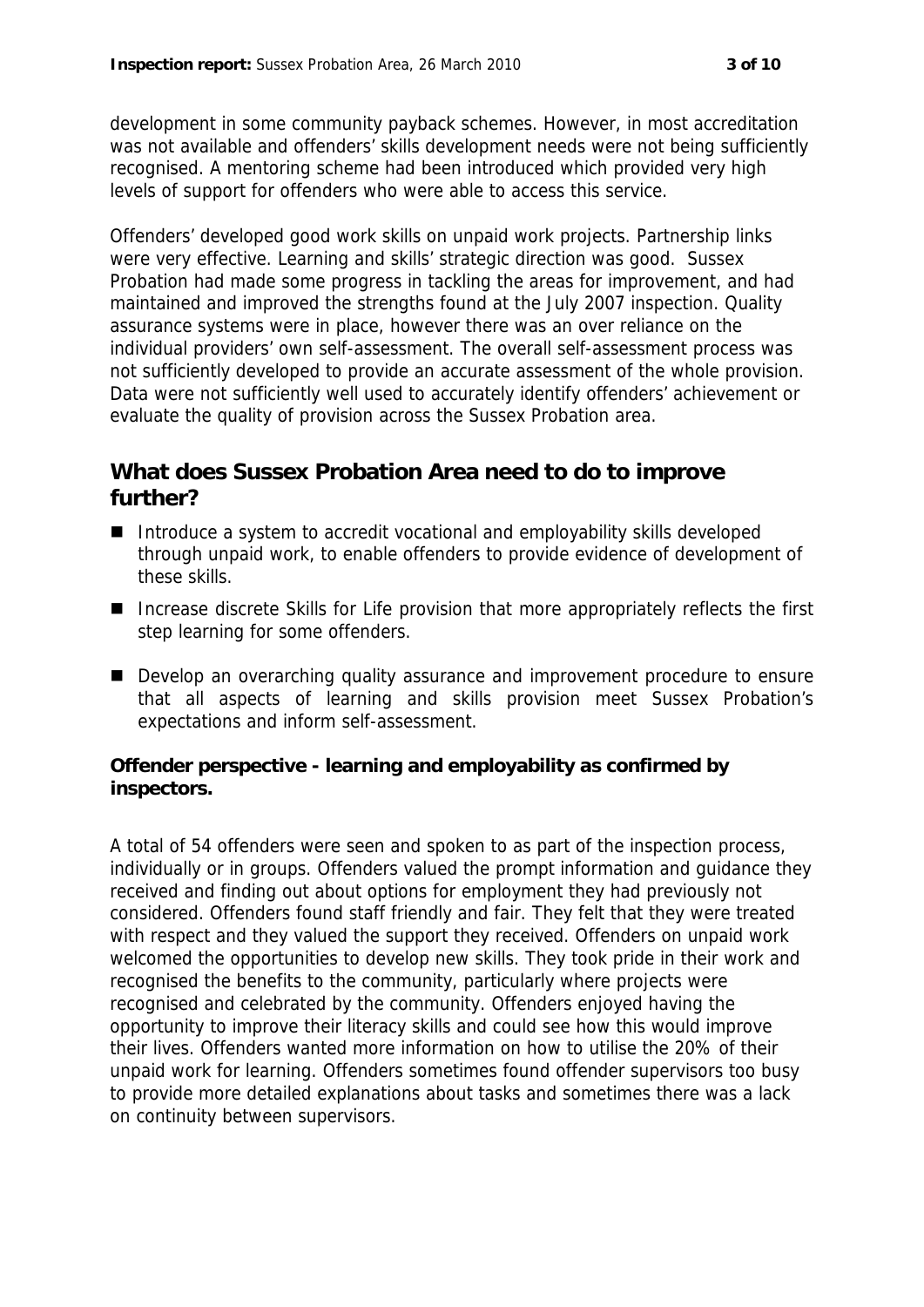### **Main inspection report**

#### **The quality of provision Grade:** good

Assessment and sentence planning

Access to, and the quality of, information, advice and guidance were good. Both employed and unemployed offenders had access to information, advice and guidance throughout Sussex Probation. Caseworkers were careful to sensitively explore offenders' care and support needs. They skilfully questioned and probed offenders to assess the range and level of barriers to employment and training, to promote their learning and development and to help them achieve their goals. Very effective practical support was available, such as help in accessing outreach provision. Caseworkers had a good local knowledge of training and employment opportunities available to offenders. Communication between caseworkers and offenders was positive and open, supporting the delivery of the offenders' sentence plan objectives. Regular and thorough reviews of progress were completed to re-assess offenders' needs.

Links between offender managers and caseworkers were good. Relationships were long standing and both parties had a good understanding of each others' roles and responsibilities. Staff had developed good communication and informal methods of exchanging information. Caseworkers had a good understanding of the client group. Caseworkers were skilled at ensuring that interventions suggested by offender managers were directed to the appropriate provider and funding stream. Caseworkers were updated continually with different developments in funding streams and providers. There was a high degree of mutual understanding between caseworkers and offender managers in finding the correct intervention for each offender; however a minority of offender managers had little interest in education training and employment.

The initial assessment of offenders' literacy, numeracy and language needs was insufficiently thorough. Sussex Probation used the First Move assessment tool to screen offenders for their literacy, numeracy and language needs and to produce pre-sentence reports. Education, training and employment as a specified activity was not widely used as part of an offender's sentence. Offenders' wider needs, such as their preferred learning styles, were not routinely assessed. Caseworkers sometimes received very limited information on offenders' backgrounds. Assessments of literacy, numeracy and language needs completed in custody were seldom available. A full diagnostic test to establish an offender's literacy, numeracy and language needs was completed only when an offender accessed main stream college or training provision. Testing for dyslexia was not in place.

Implementation of interventions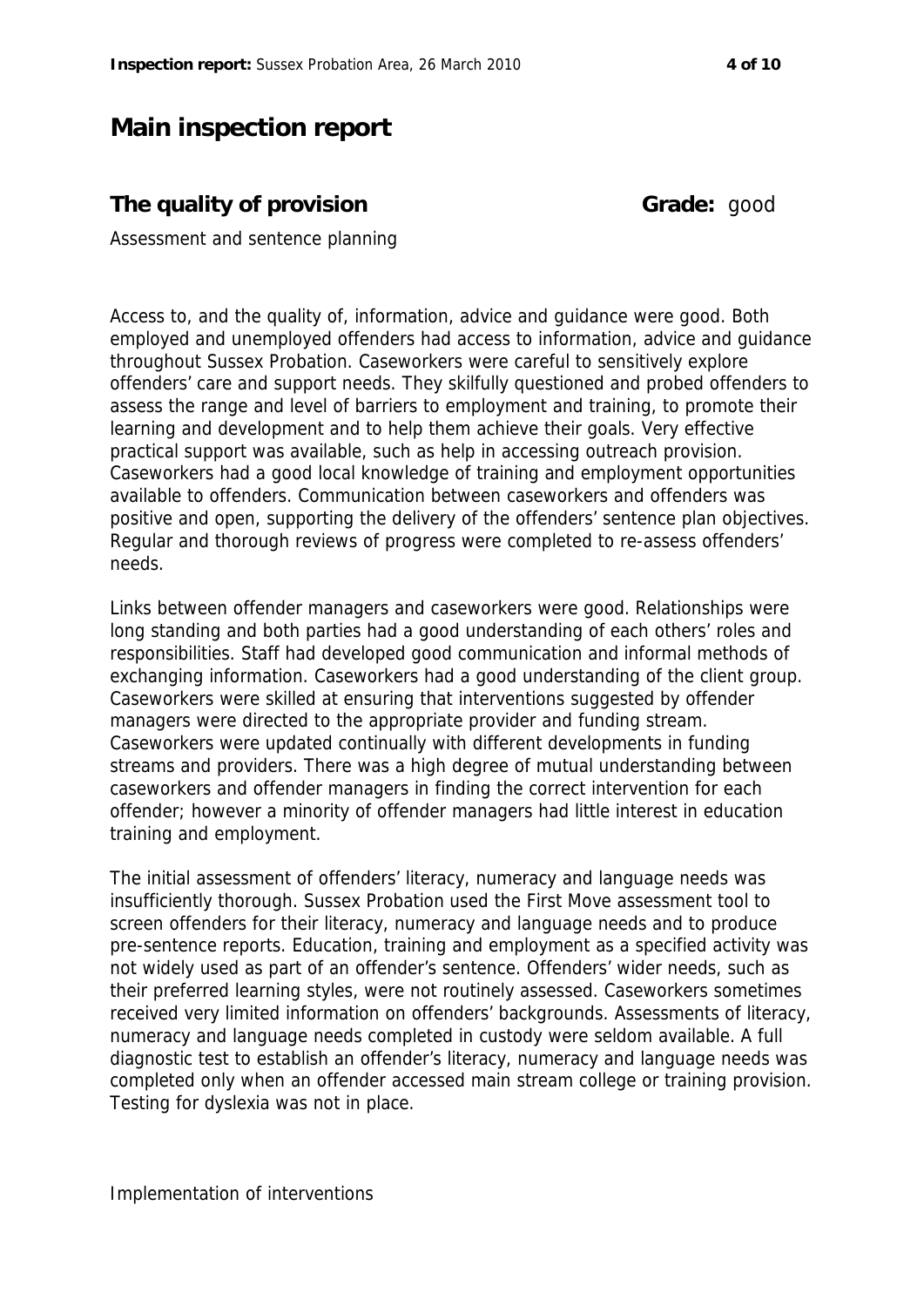The range of unpaid work and vocational activities to motivate offenders was good. Probation staff worked effectively in partnership with the Environment Agency to enthuse and help offenders develop land-based skills such as woodland management. A construction project provided offenders with good opportunities to gain carpentry, plumbing and brickwork skills in a workshop environment. Gardening projects on allotments providing garden produce for older people had helped build good community relations with other allotment holders and local residents. At the Whitehawk Estate, community wardens liaised well with probation staff and the tenants' association to provide useful projects to benefit the community such as cleaning graffiti and clearing borders and planting. Placement staff and supervisors provided very good examples of pro-social modelling. Staff developed trusting relationships with offenders. The pre-placement work session was well planned and provided valuable information for offenders in preparation for their work. However, additional training courses offenders could access were insufficiently promoted and some offenders were unaware that they could use 20% of their unpaid work sentence for education and training.

Education, training and employment provision at approved premises was good. Courses on approved premises focussed on personal development. Links to the education, training and employment designated worker and other agencies were good, including very effective links to well risk-assessed volunteering which gave good opportunities for high-risk offenders to develop work skills. Good support was provided for curriculum vitae building, offence disclosure and job applications. The training for the protection of vulnerable adults was good. Some support was available to help develop offenders' literacy and numeracy.

Teaching and coaching were generally satisfactory. A wide range of teaching strategies was used, with a good focus on employability. Tutors were skilled and offered high levels of support to engage offenders. Tutors had a good understanding of individual needs.

Sussex Probation's mentoring programme very effectively supported offenders into employment and training. Staff were well qualified and good training was in place for mentors, including training in safeguarding and protecting vulnerable adults. A thorough assessment of prior attainment was made and good links were in place with a variety of agencies to help support mentors and mentees. A multi-disciplinary approach provided effective support for offenders. Sequencing of interventions was well planned with wider support needs such as accommodation, substance misuse and health issues being met as part of the education training and employment programme. The scheme, which was routinely monitored and evaluated, was linked to improvements in the range of support available to offenders.

The Skills for Life training provision, outside mainstream college sites was insufficient. The move from 'in house' Skills for Life courses to main stream provision had reduced the opportunities for offenders to receive Skills for Life training in a nontraditional environment. Skills for Life was principally provided in mainstream college environments, which was a barrier for some offenders. Efforts had been made to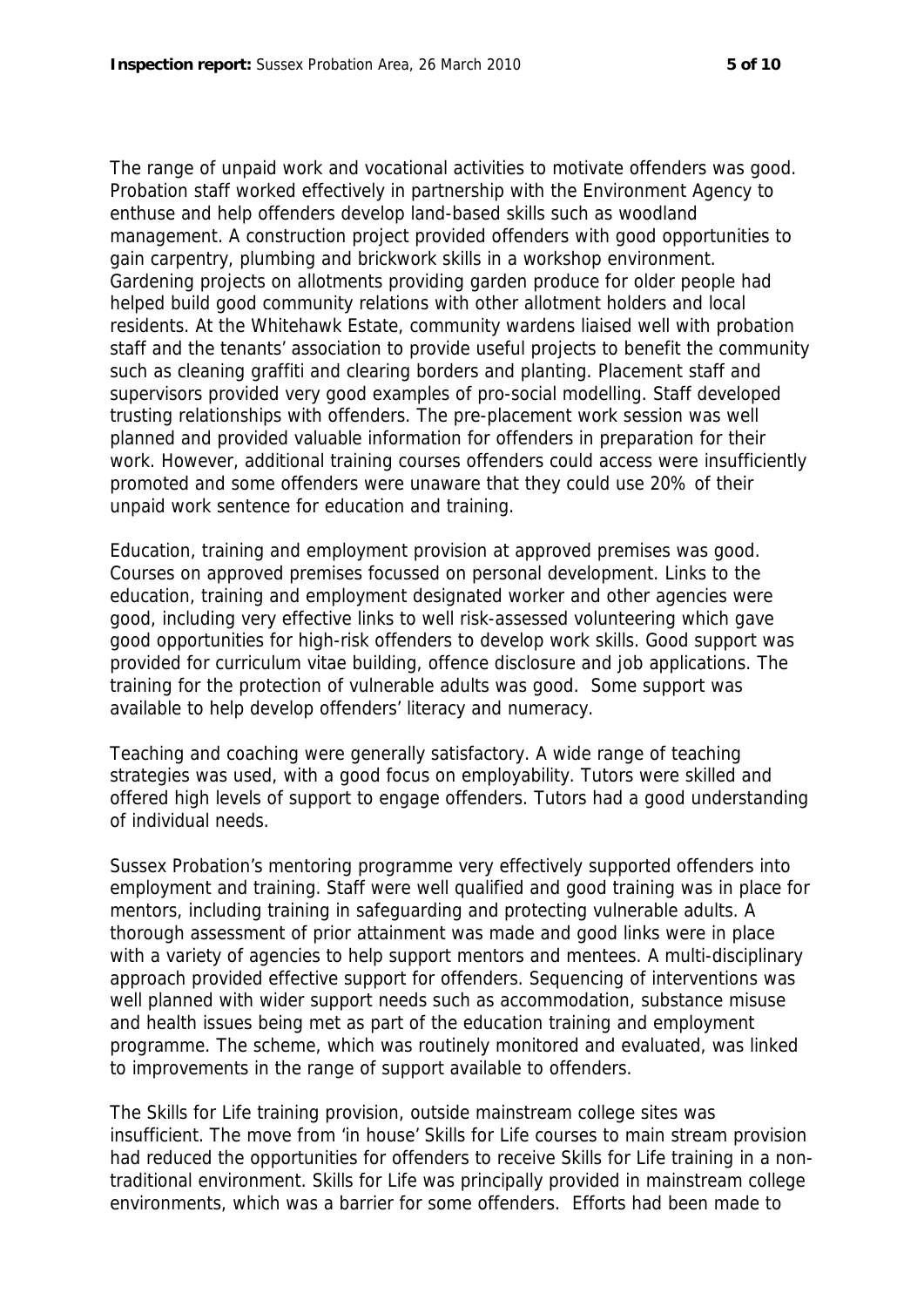remedy this and some provision was embedded in many of the employability courses.

The recognition of work skills development was insufficient**.** Offenders had no evidence to show potential employers of improvements in their wider key skills, such as communication, working with others or problem solving. Most unpaid work projects provided good opportunities to develop employability skills; however this was not sufficiently well recognised by offenders. Offender managers were not sufficiently well informed of the skills offenders developed on unpaid work.

#### **Achieving and sustaining outcomes Grade:** satisfactory

Employability skills development and experience provided through unpaid work was good. Unpaid work supervisors were experienced in a range of skills. Placements were available in charity shops, small community groups, larger environmental projects, furniture restoration and groundwork. Offenders who had not previously been employed developed a good work ethic. Their communication, problem solving and team working skills all improved. Offenders gained confidence in a variety of practical skills such as painting and decorating, carpentry and plumbing. Offenders took pride in their work and could identify how it benefited the community.

The level of referrals to training was high and Sussex Probation was meeting its targets for referrals to courses. However, it was not possible to accurately measure how many offenders achieved qualifications as a result of these referrals as the data were insufficiently robust. Sustainable job outcomes were low. Education, training and employment caseworkers reported that very few offenders achieved sustainable employment lasting for 13 weeks or more although many engaged in casual, short term work. The Progress 2 Work programme exceeded its targets, but the overall number of offenders gaining employment remained low.

#### Leadership and management **Grade:** Satisfactory

Sussex Probation had developed a good strategic plan to develop learning and skills, against a recent background of considerable change. A clear direction had been developed reflecting the merger of two probation areas to form the Surrey and Sussex Probation Trust. The development plan incorporated the significant changes to the funding of learning and skills within the combined trust. A clear management structure was in place to develop the new trust's learning and skills provision.

The planning, management and development of unpaid work by Sussex Probation was good. The strategic development of unpaid work had focused on increasing the range of activities available to offenders. Increased requests from the community to carry out more mundane tasks such as litter and graffiti removal had been successfully linked to more meaningful community projects that provided some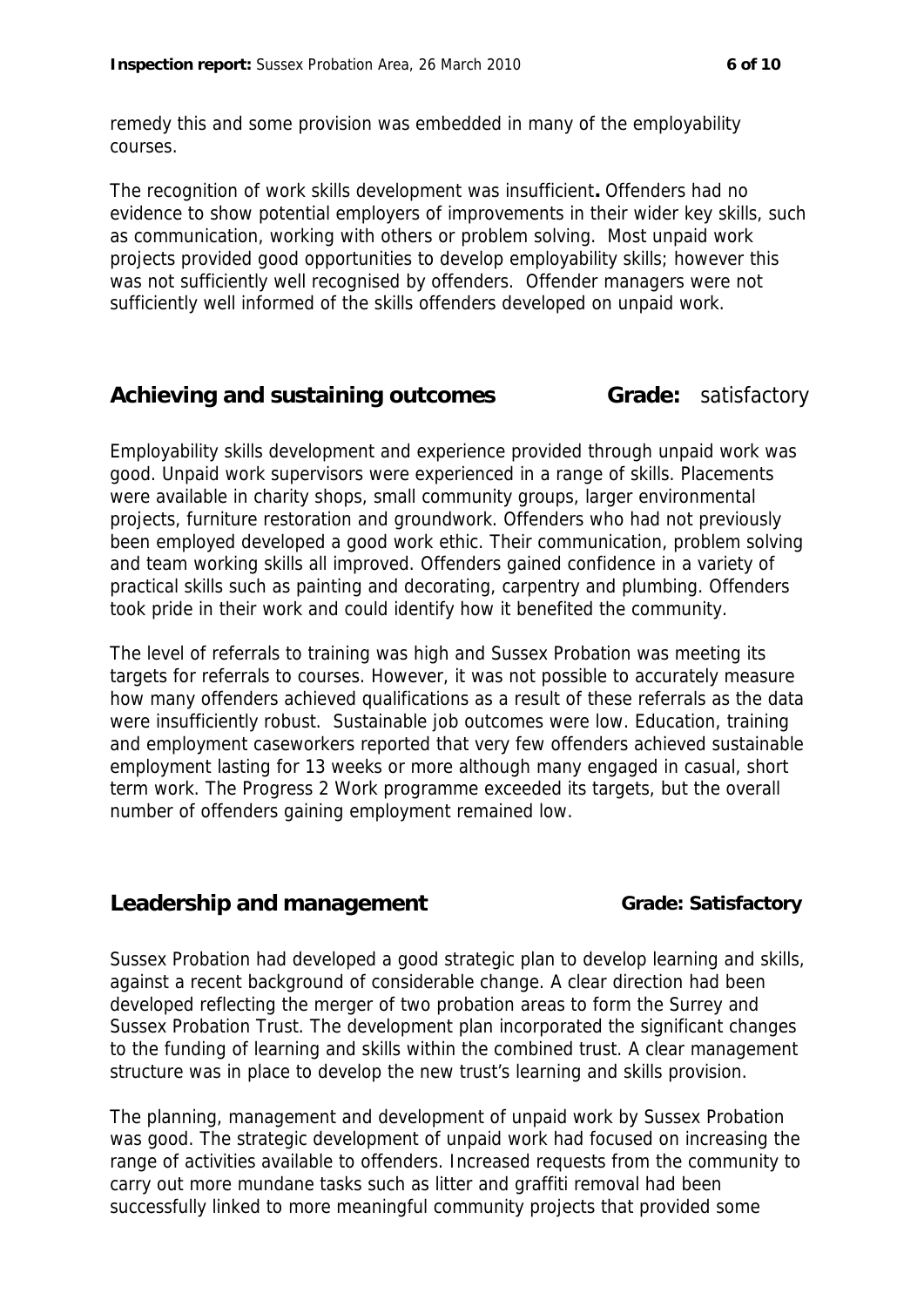element of training and skills development for offenders. Sussex Probation was mindful of the benefits to offenders of engaging with projects they felt were of value and the links to improved self-esteem. Innovative ways had been developed in one local community to engage both offenders and residents and promote social cohesion. Residents had been carefully selected and trained to supervise offenders within their local community. Offenders took pride in improving their community and residents developed a better understanding of offenders. The development of single placements increased significantly last year providing greater flexible work opportunities for offenders. An accredited customer service course had been successfully linked to offenders working in retail sector placements. A similar programme was linked to a painting and decorating project. The planning and management of unpaid work had effectively responded to the increase in the amount of unpaid work being used as a sentence by the courts. Staff were deployed well to ensure that cancellation of unpaid work sessions were kept to a minimum.

Partnership working was good. Sussex Probation's working relationship with its OLASS provider was good. A good multi-agency approach had been successfully developed with providers to benefit offenders' wider needs. Providers had opportunities to meet together and to share good practice. Partners' understanding of the available services was good. Good systems were in place to facilitate referrals from providers to ensure the right intervention for offenders.

Equality and diversity were satisfactory as were safeguarding arrangements to support offenders as vulnerable adults. Staff offered a number of relevant unpaid work opportunities to women. Offenders of minority ethnic heritage were well integrated into groups. Standards of behaviour were good. Supervisors effectively challenged inappropriate behaviour. A high degree of mutual respect existed between probation staff and offenders. Insufficient provision was available for offenders whose offence prevented access to main stream provision. Sussex Probation had moved from offering provision in probation offices to main stream college provision. Offenders whose conditions of license precluded contact with under 18s were unable to access Skills for Life on probation premises. Some offenders were insufficiently confident to attend main stream college provision. Only a small amount of alternative discrete provision was available. Offenders felt safe and appropriate attention was paid to health and safety on unpaid work schemes visited by inspectors. Risk assessments were effectively shared with providers and partners. Providers and partners working with offenders completed Criminal Record Bureau checks and their staff had received training on working with vulnerable adults. Offenders with additional learning needs received sufficient support to achieve their chosen qualification.

Sussex Probation's overall quality assurance of learning and skills was underdeveloped and an overall self-assessment process was not in place. A high reliance was placed on individual provider's self-assessments. A range of data was available about offenders' performance, but data were not used sufficiently to provide a clear picture of the overall quality of the learning and skills provision for Sussex Probation. Too much focus was placed on achieving referral targets, and not enough focus was placed on what offenders achieved after referral. Sussex Probation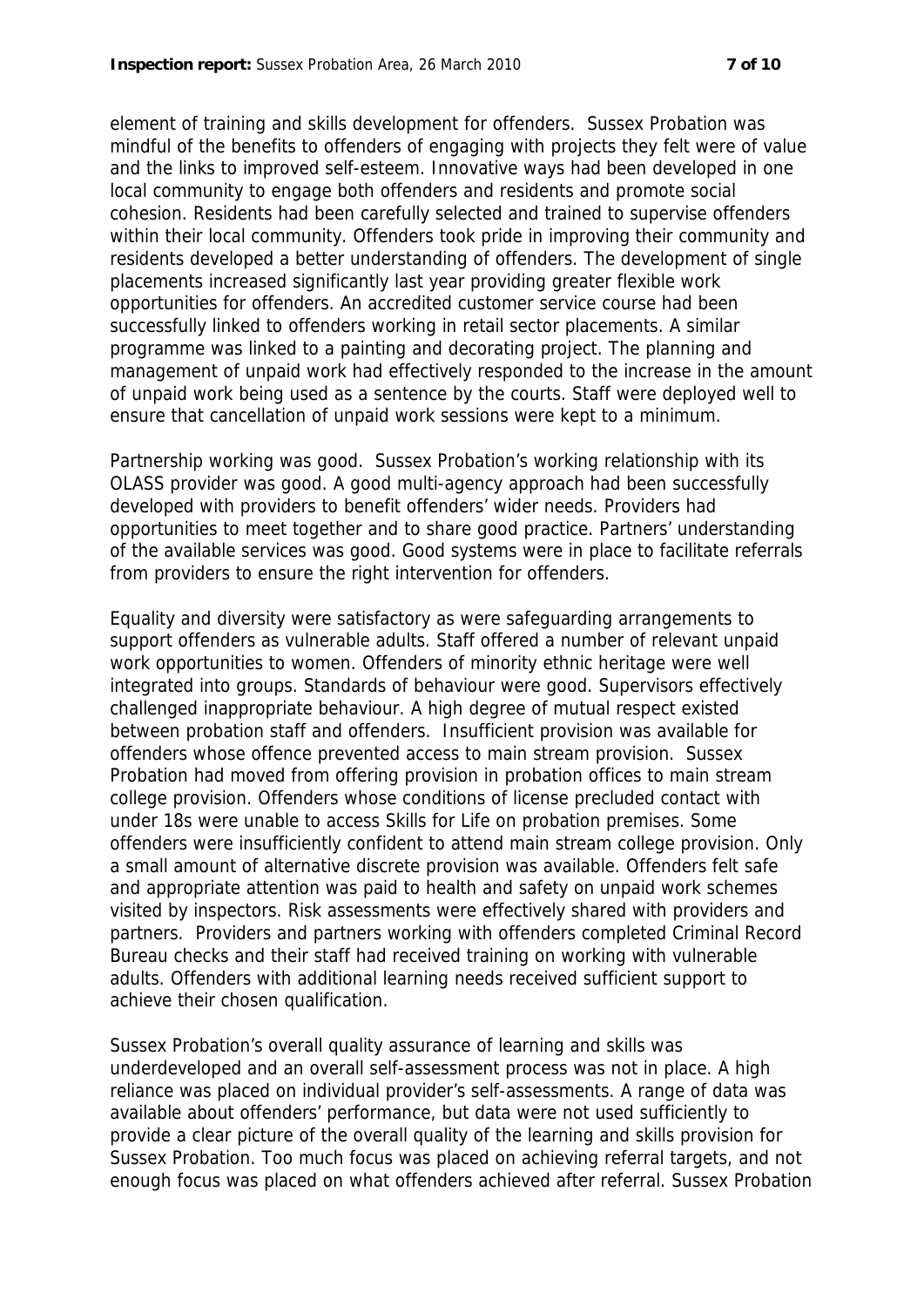did not produce its own self-assessment and was insufficiently clear of its strengths or areas for improvement.

Information about the inspection

- 1. Two of Her Majesty's Inspectors (HMI) and one additional inspector, assisted by the Sussex Probation Area's Director of Interventions as co-ordinator, carried out the inspection. Inspectors also took account of the self-assessment reports produced by providers working with Sussex Probation, development plans, previous inspection reports, and data on offenders and their achievement over the period since the previous inspection.
- 2. Inspectors used a range of methods to gather the views of offenders including group and individual interviews. They also visited learning sessions, assessments or progress reviews. Inspectors collected evidence from a range programmes.